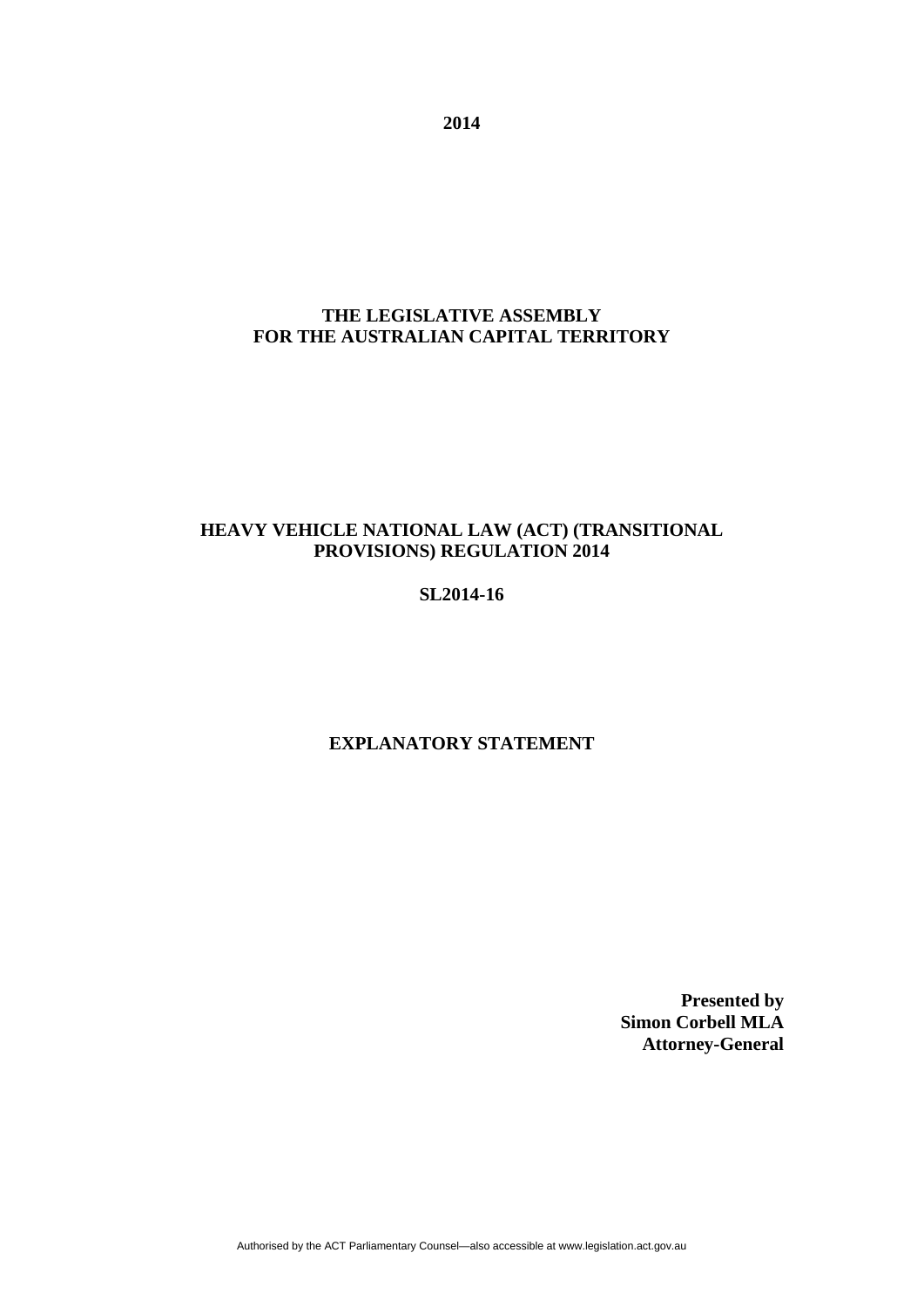## **HEAVY VEHICLE NATIONAL LAW (ACT) (TRANSITIONAL PROVISIONS) REGULATION 2014**

#### **Outline**

The Heavy Vehicle National Law (ACT) (Transitional Provisions) Regulation 2014 will ensure that infringement notice offences under the Heavy Vehicle National Law (ACT) are treated in the same way as other ACT traffic infringement offences, for the purposes of the *Crimes Act 1900*.

The *Heavy Vehicle National Law (ACT) Act 2013* commenced in the ACT and five other participating jurisdictions on 10 February 2014. The Heavy Vehicle National Law provides that infringement notices relating to heavy vehicle offences are issued under part 10.2 of that Law.

By national agreement, the procedures for issuing Heavy Vehicle National Law infringement notices follow the laws applied in each participating jurisdiction. In the ACT, the *Road Transport (General) Act 1999* and the *Road Transport (Offences) Regulation 2005* set out the relevant procedures.

Section 187 (1) of the *Crimes Act 1900* provides that part 1C of the *Crimes Act 1914* (Cwlth) applies in relation to most types of ACT summary offences. Part 1C includes protections for people arrested and interviewed for indictable Commonwealth offences.

However, section 187 (2) provides that the provisions of part 1C do not apply to a range of offences, including infringement notice offences under *the Road Transport (General) Act 1999*, where a police officer intends to either proceed by way of infringement notice or take no further action in relation to the offence.

The rationale for section 187 (2) is that the protections of part 1C are not appropriate or necessary to circumstances where an offender is dealt with by way of infringement notice. Applying those requirements would be an impediment to dealing efficiently with routine traffic matters.

This reasoning would also apply to summary heavy vehicle offences under the National Heavy Vehicle Law.

Section 42 of the *Heavy Vehicle National Law (ACT) Act 2013* allows for a regulation prescribing transitional matters necessary or convenient to be prescribed because of the enactment of the Act. This Regulation, made under that section, amends section 187 (2) of the *Crimes Act 1900* to the effect that part 1C of the *Crimes Act 1914* (Cwlth) does not apply to infringement notice offences for the Heavy Vehicle National Law, where the police officer intends to serve an infringement notice under the Heavy Vehicle National Law or not take any further action.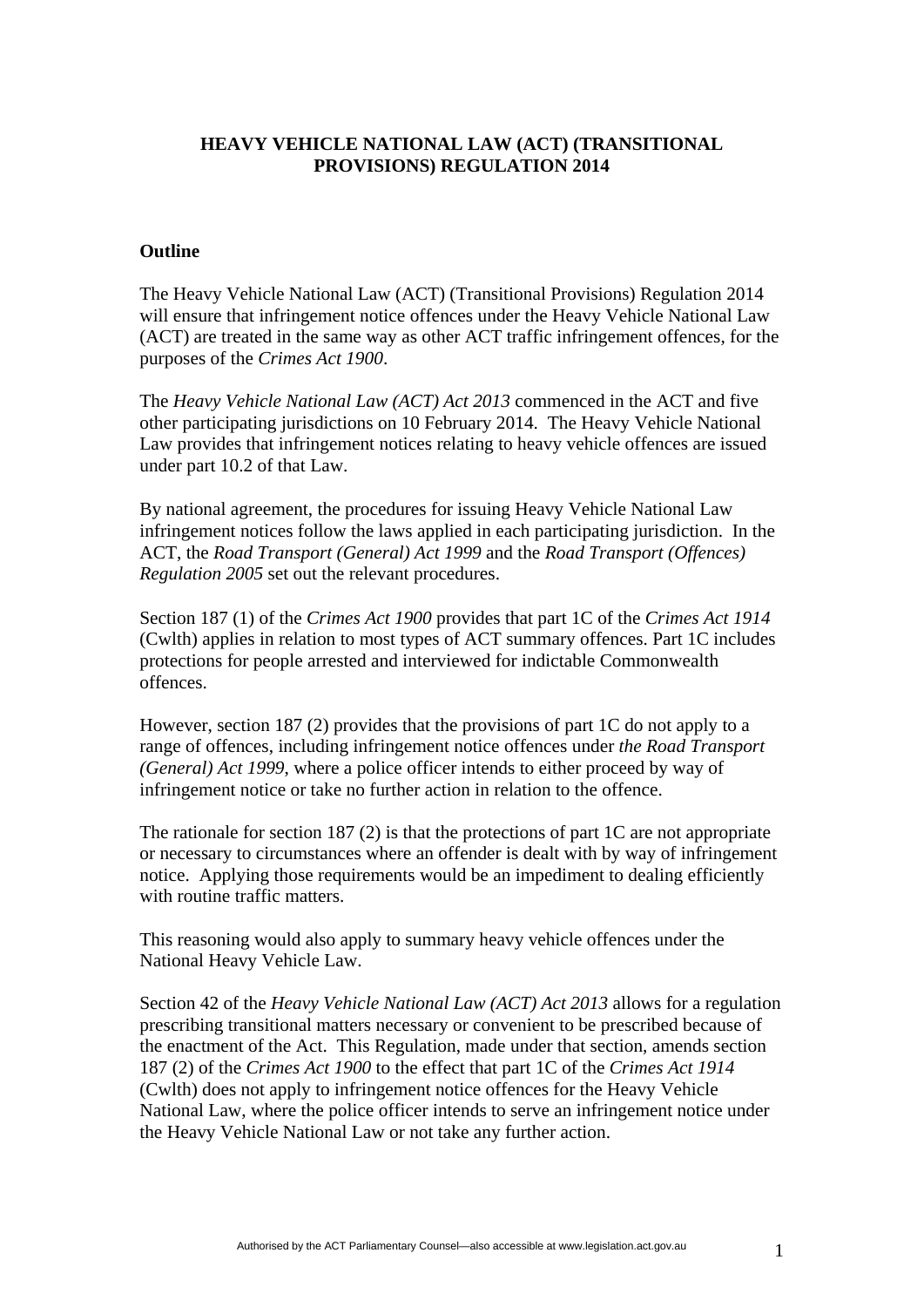## *Human Rights Implications*

This regulation is consistent with human rights.

Section 28 of the *Human Rights Act 2004* provides that human rights are subject only to reasonable limits set by laws that can be demonstrably justified in a free and democratic society. Section 28 (2) of the Human Rights Act provides that in deciding whether a limit on a human right is reasonable, all relevant factors must be considered, including:

## *The nature of the right being limited*

Removing the protections in part 1C of the *Crimes Act 1914* (Cwlth) may engage the right to a fair trial and rights in criminal proceedings.

#### *The importance of the purpose of the limitation*

The purpose of the limitation (ensuring consistency in the enforcement of the road transport legislation) is of high importance. Without this regulation, people issued with an infringement notice under the National Heavy Vehicle Law would be subjected to burdens that people who are issued with an infringement notice for other traffic offences would not be subjected to. This regulation ensures that all people who are issued with an infringement notice for a routine traffic offence are treated equally, delivering consistent enforcement practice for all road users

#### *The nature and extent of the limitation*

Any limitation is not extensive. It applies to drivers who have been issued with an infringement notice for an offence under the National Heavy Vehicle Law.

#### *The nature between the limitation and its purpose*

The amendment provides that part 1C of the *Crimes Act 1914* (Cwlth) does not apply to infringement notice offences for the Heavy Vehicle National Law, where the police officer intends to serve an infringement notice under the Heavy Vehicle National Law or not take any further action.

While prima facie the amendment removes protections for suspects being interviewed, in reality those protections would in practice impose a burden on people issued with an infringement notice under the National Heavy Vehicle Law. A similar burden was not imposed on those people prior to the National Heavy Vehicle Law commencing, nor does it apply to drivers who are issued with infringement notices for similar offences under the road transport legislation. This Regulation protects the interests of heavy vehicle owners and operators, and provides for consistent enforcement practice for all road users.

#### *Less restrictive means reasonably available to achieve the purpose*

There are not any less restrictive means available to achieve the purpose of the amendment.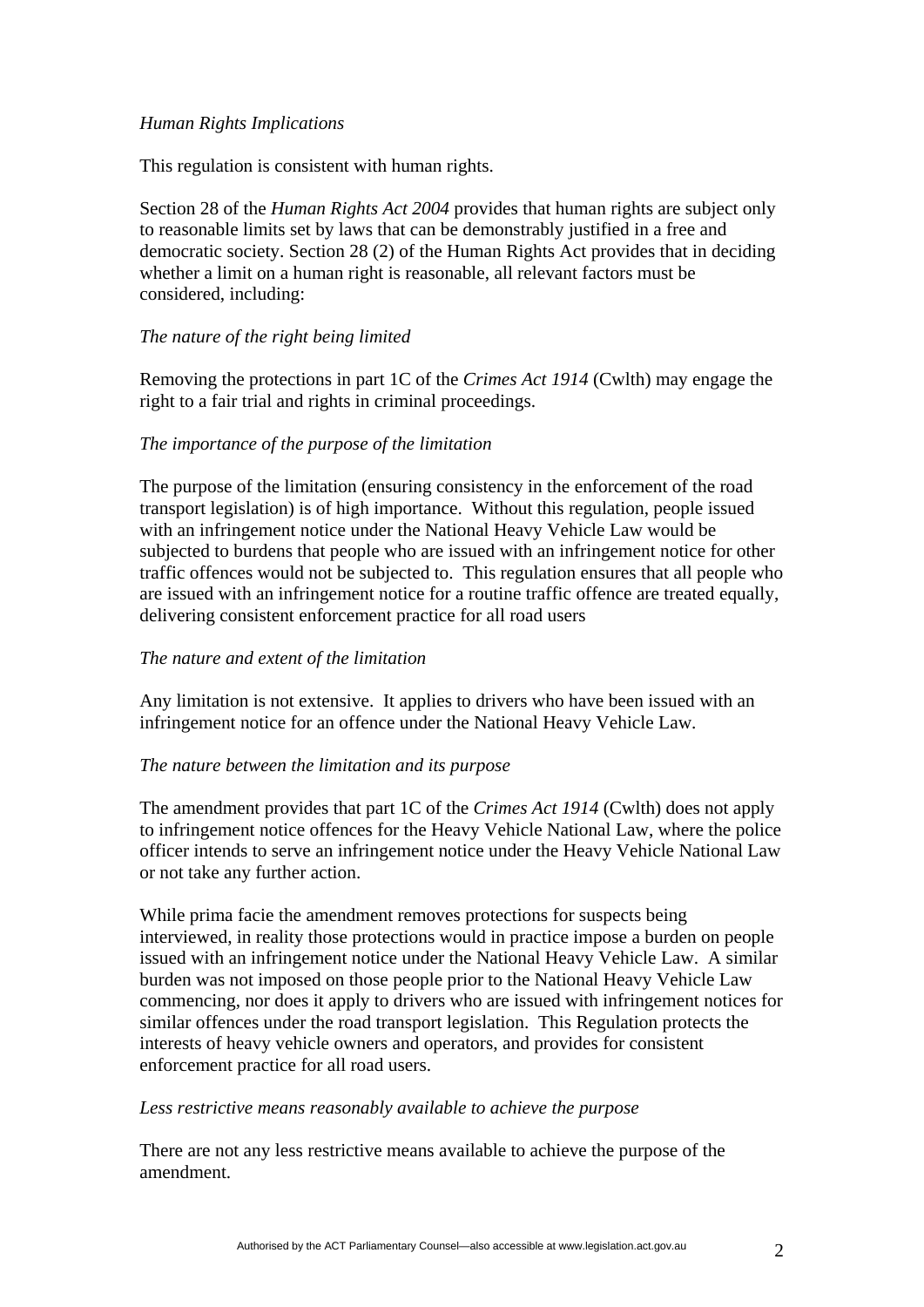For these reasons it is considered that the any limitation arising from this regulation is reasonable and proportionate.